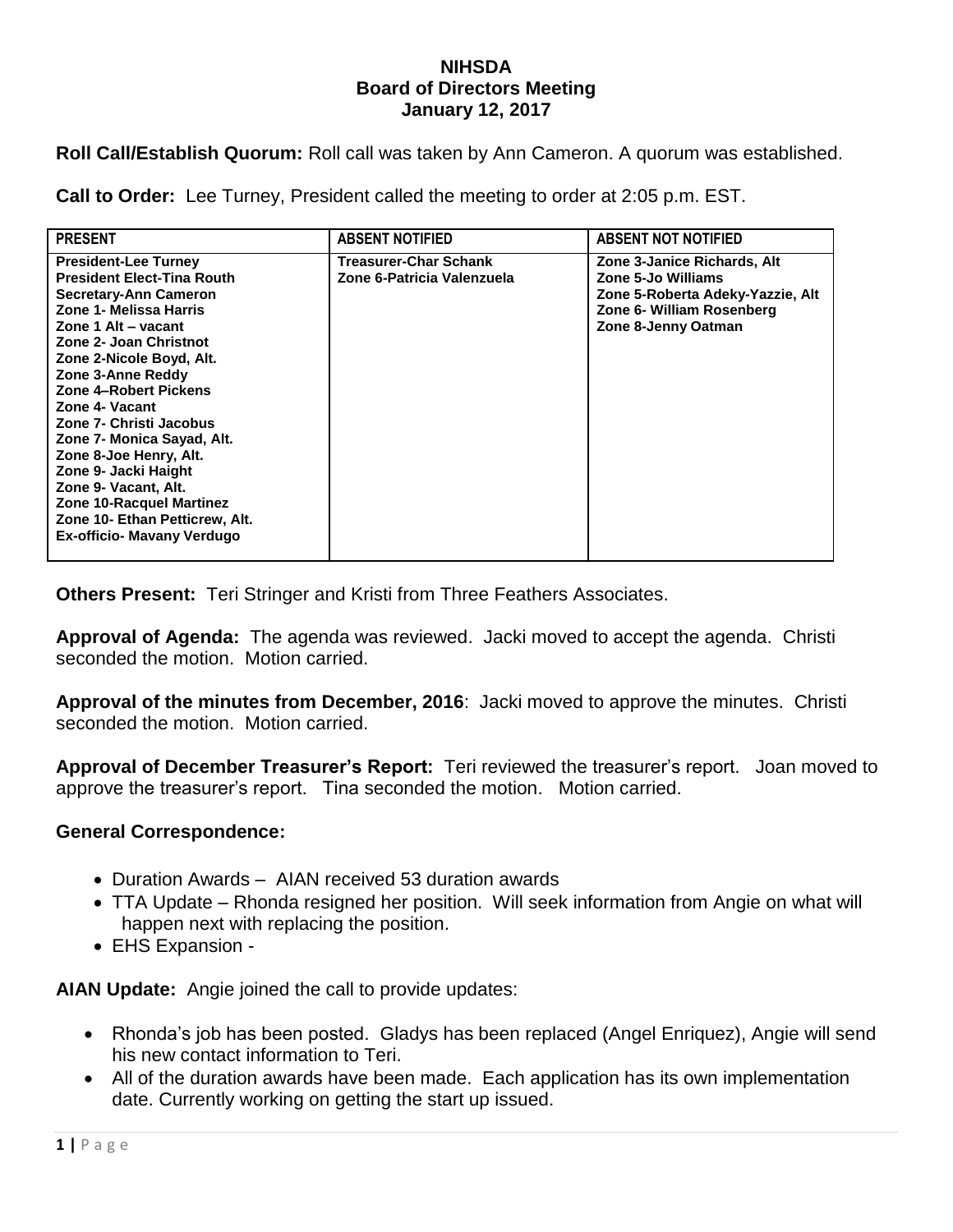- EHS Partnership grants in process of being awarded by end of March.
- Will have the evaluation next week from the PS training, will share with board. Rhonda sent Angie 11 pages of questions from the training. They are planning follow-up newsletters and conference calls.
- Angie will share the 2016 CLASS info for Region XI, she is not sure if the bottom 10% have been notified.
- Teacher waivers no longer allowable, programs need to work with Program Specialists for a plan to achieve compliance for unqualified teachers. Discussion about the challenges with hiring qualified teachers.

**TRC Update**: Jessica and Michelle joined to provide a TRC update:

- CLASS paper has been submitted for publication, The CLASS COL will continue under TRC2
- Teri stated the board is interested in working with TRC in adapting curriculum for grantee's to ensure culture can be adapted to curriculum.
- Michelle updated on the FACES reports that are being developed (technical report, briefs on priority topics), the process for researchers to access the FACES data is being developed.
- TRC will present at the conference in Denver, TRC hosting a webinar launching TRC2 with stakeholders.
- TRC summer institute at Johns Hopkins this summer, hosting Native Children's Research Exchange meeting at end of September.
- Pilot study of development screeners.

**Committee Reports:** Lee presented committee reports.

- Executive agenda for January 12, NHSA regional report, partnership evaluations.
- Advocacy none
- Membership none
- Governance Chapter 12 of the operational manual no changes, discussed membership evaluation incentives, board orientation.
- Finance discussed the December financials, discussed sweatshirts and will order more,
- Education working on identifying pre-intensive topics, speakers, artwork, workshops, presenters, dancers at reception, etc. Top three pre-intensives were identified: Purp. Planning, Mentor Coaching, Challenging Behavior

Joan moved to approve all committee reports including all recommended action items. Tina seconded the motion. Motion carried.

**Strategic Plan:** Teri explained the strategic plan documents that were emailed to board members. MCS separated items into things we are covering in current committee/MCS plans and actual strategic goals that need to be developed.

**March Board Agenda:** March 11, 12<sup>th</sup> at Hotel Albuquerque, the Executive Committee will work on agenda on March 26<sup>th</sup>.